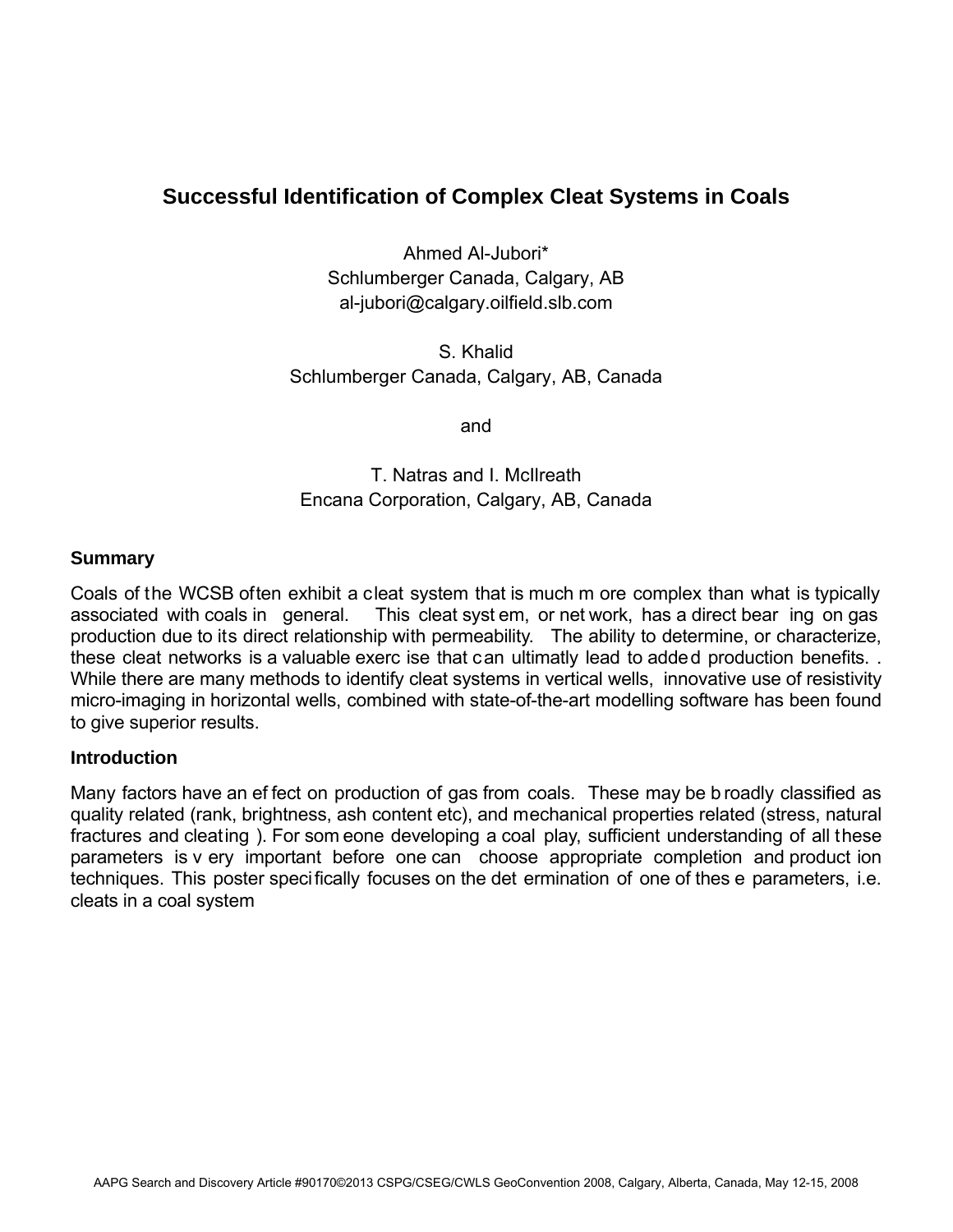

Figure1: Master-cleat on FMI image shown extending out of the coal seams and into the adjacent shales in a vertical well

## **Method**

Simple cleat systems can be un derstood with many techniques. Various wireline logging methods and laboratory measurements can help underst and these systems. Some of these are described below;

- 1) Anisotropy analysis of shear waves
- 2) Geochemical logging to ident ify secondary minerals which can t hen be related to cleat systems
- 3) Laboratory measurements of coal maturity may help infer the quality of cleat system
- 4) Formation micro-imaging may allow direct visualization of coal cleats if significant resistivity contrast exists between a cleat and it surroundings.

Many of these m ethods have been employed in the industry wit h varying degrees of suc cess in vertical well bores. In t he case of horizontal wellbores, method 4 has b een found to have the most merit. This method is specially relevant when the possibility of complex cleat structures exists in areas with multiple stress regime s, histories of dr amatic subsidance and elevation etc. Many Canadian coal deposits fall under this category.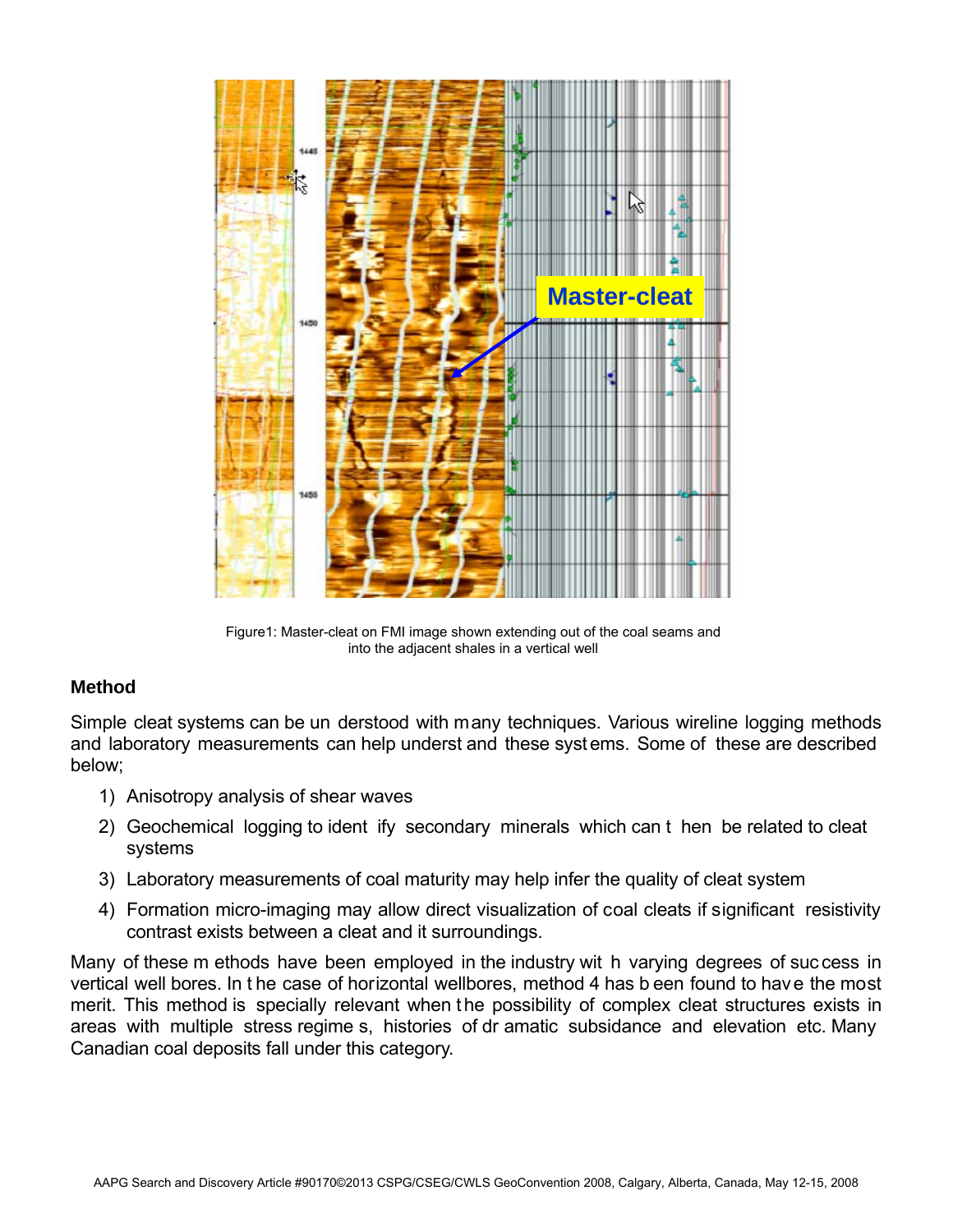

Figure2: In a horizontal well, master cleats can be seen on FMI image in the shale in between the coal seams

### **Examples**

Figure 1 shows results of an FM I\* (Formation Micro-Imager) device in a vertical well. The image shows a significant feature (marked with an arrow) which is a m aster-cleat superimposed on the conventional cleat structure. Of particular interest is the fact that this feature has extended beyond the coal and into the adjacent shale bed. This feature can also be seen in the interbed shale. Figure 2, shows a horizontal well log image. In this case the well trajectory takes one through the interbed shale at a very high angle. Clearly visible in the inter bed shale are master-cleats at a s ignificant frequency of occurance, which seems to increase as one gets closer to the coal seam.

Figure 3 is a steronet showing the general direction of these master-cleats. Also noticeable is the consistency in the direction of these features.

This cleat data when properly used can be very help ful in predicting the flow quality of thes e coal seams. In order to best us e this data and to be able t o better visualize and correlate it with oth er data sets (for example seismic, petrophyscial and production data) , it was imported into a highly sophisticated 3D visualization and modelling software called Petrel\*. Figure 4 shows a plot of the cleat data superimposed on the well trajectory in a horizontal well.

### **Conclusions**

A very comprehensive tech nique is now available to look at complex cleat systems in coals. This technique has been tested in a number of wells in Canada and has given promising results. The use of state-of-the-art resistivity imaging har dware and interpretation methods, combined with latest modelling and visualization software has allowed this to be possible.

### **Acknowledgements**

The authors wish to acknowledge the following people for their contribution to this project.

ChristianAbaco (Geophysicist), Catherine Lutzak (Geol ogicalTechnologist), MikeYu (Production Technologist), Randy Hnatuik(Group Lead) of Encana Corporation, Calgary, AB, Canada